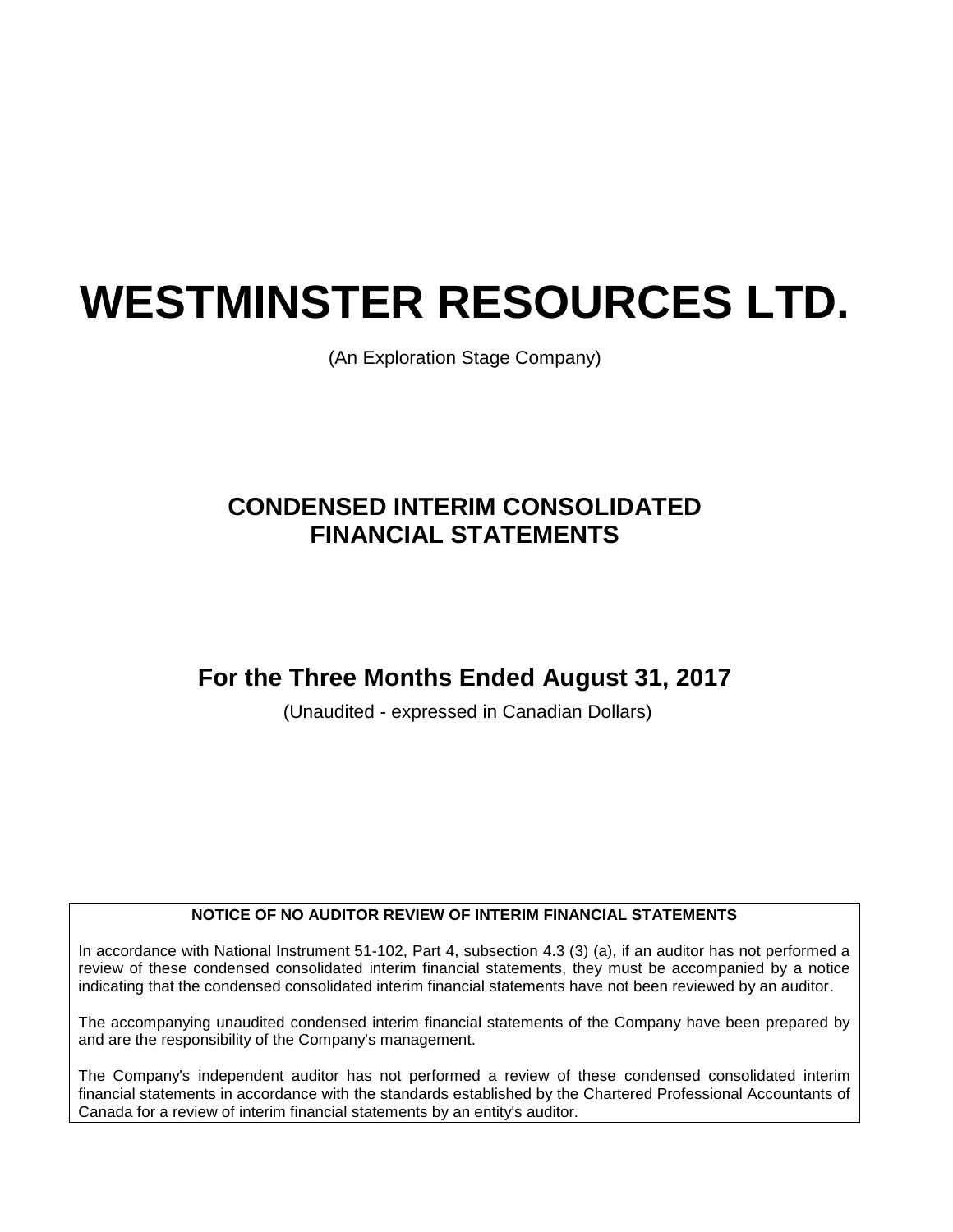### **Condensed Interim Consolidated Statements of Financial Position**

(Expressed in Canadian Dollars – Unaudited)

| As at:                                   | <b>Notes</b> | <b>August 31, 2017</b> | May 31, 2017    |
|------------------------------------------|--------------|------------------------|-----------------|
| <b>ASSETS</b>                            |              |                        |                 |
| <b>Current</b>                           |              |                        |                 |
| Cash                                     |              | \$<br>1,272,827        | \$<br>11,410    |
| Amounts receivable                       | 5            | 102,362                | 28,571          |
| Prepaid expenses                         |              | 15,153                 | 21,436          |
|                                          |              | 1,390,342              | 61,417          |
| <b>Non-current</b>                       |              |                        |                 |
| Deposits                                 |              | 37,883                 | 44,866          |
| Equipment and leaseholds                 |              | 24,732                 | 26,334          |
| Exploration and evaluation assets        | 3            | 2,399,651              | 2,399,651       |
|                                          |              | \$<br>3,852,608        | \$<br>2,532,268 |
| LIABILITIES AND SHAREHOLDERS' EQUITY     |              |                        |                 |
| <b>Current liabilities</b>               |              |                        |                 |
| Accounts payable and accrued liabilities | 5            | \$<br>106,033          | \$<br>120,450   |
| <b>Shareholders; equity</b>              |              |                        |                 |
| Share capital                            | 4            | 19,779,165             | 17,920,372      |
| Subscription funds received              | 4            | (132,000)              | (24,000)        |
| <b>Reserves</b>                          | 4            | 2,275,138              | 1,911,454       |
| <b>Deficit</b>                           |              | (18,175,728)           | (17, 396, 008)  |
|                                          |              | 3,746,575              | 2,411,818       |
|                                          |              | \$<br>3,852,608        | \$<br>2,532,268 |

*Going Concern – Note 1 Commitments – Note 6 Subsequent Events – Note 7*

Approved on behalf of the Board of Directors:

Signed "Glen Indra", Director Signed "Glen MacDonald", Director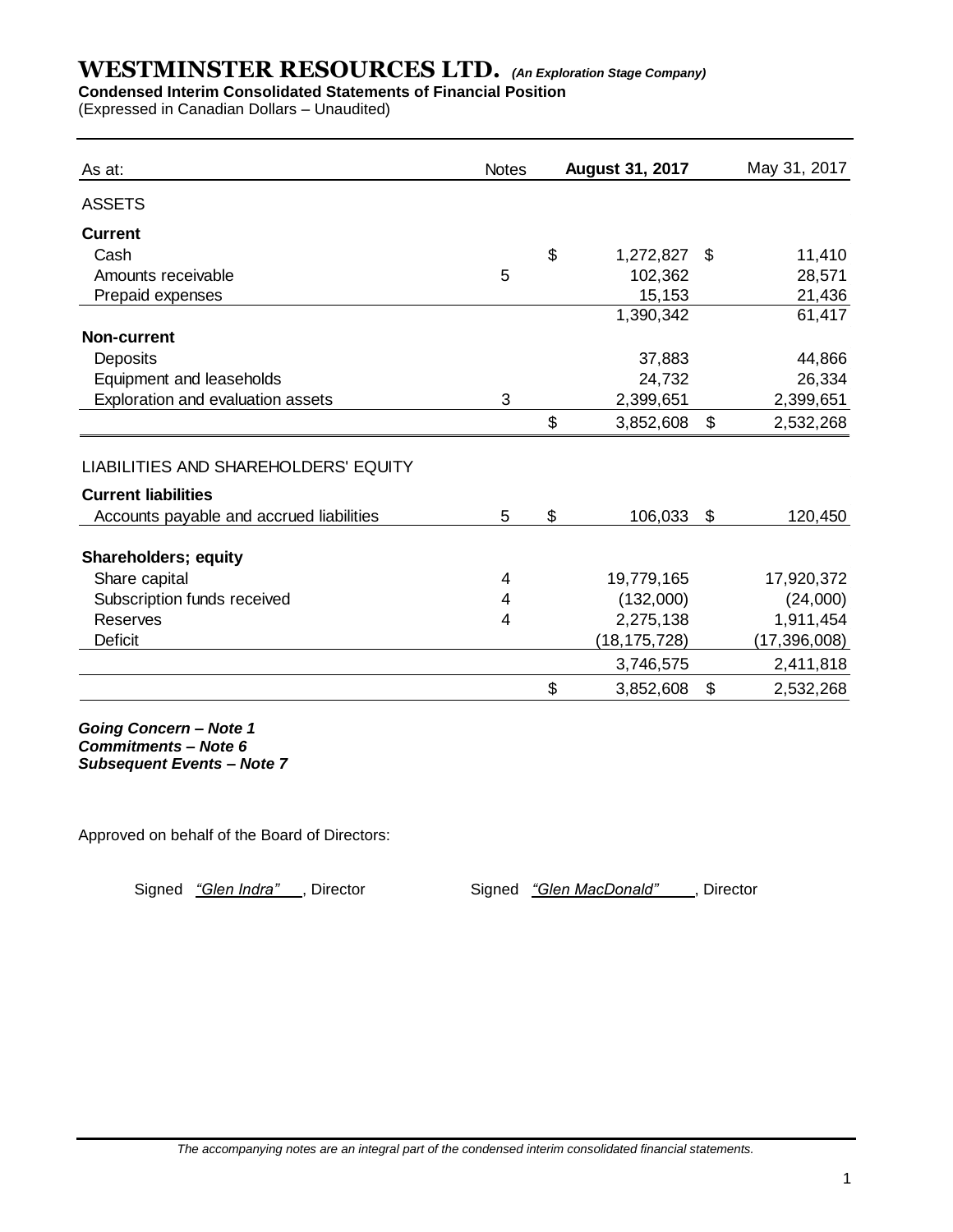**Condensed Interim Consolidated Statements of Loss and Comprehensive Loss**

(Expressed in Canadian Dollars – Unaudited)

|                                        |              | <b>Three Months Ended</b> |                 |    |                 |  |  |  |
|----------------------------------------|--------------|---------------------------|-----------------|----|-----------------|--|--|--|
|                                        | <b>Notes</b> |                           | August 31, 2017 |    | August 31, 2016 |  |  |  |
| <b>Expenses</b>                        |              |                           |                 |    |                 |  |  |  |
| Consulting fees                        | 5            | \$                        | 369,350         | \$ | 18,500          |  |  |  |
| Share based payments                   | 4            |                           | 320,813         |    |                 |  |  |  |
| Management fees                        |              |                           |                 |    | 30,000          |  |  |  |
| Office                                 |              |                           | 33,033          |    | 18,603          |  |  |  |
| Accounting, audit, and legal           |              |                           | 9,885           |    | 14,190          |  |  |  |
| Regulatory and filing fees             |              |                           | 4,822           |    | 2,759           |  |  |  |
| Travel and entertainment               |              |                           | 3,748           |    | 5,491           |  |  |  |
| Bank charges and interest              |              |                           | 350             |    | 150             |  |  |  |
| Conferences and investor relations     |              |                           | 36,144          |    | 43,183          |  |  |  |
| Amortization                           |              |                           | 1,602           |    | 3,351           |  |  |  |
|                                        |              |                           | (779, 747)      |    | (136, 227)      |  |  |  |
| Other income (expenses)                |              |                           |                 |    |                 |  |  |  |
| Interest income                        |              |                           | 27              |    |                 |  |  |  |
| Net loss and comprehensive loss        |              | \$                        | $(779, 720)$ \$ |    | (136, 227)      |  |  |  |
| Net loss per share - basic and diluted |              | \$                        | (0.04)          | \$ | (0.03)          |  |  |  |
| <b>Weighted average</b>                |              |                           |                 |    |                 |  |  |  |
| shares outstanding - basic and diluted |              |                           | 18,423,973      |    | 3,995,329       |  |  |  |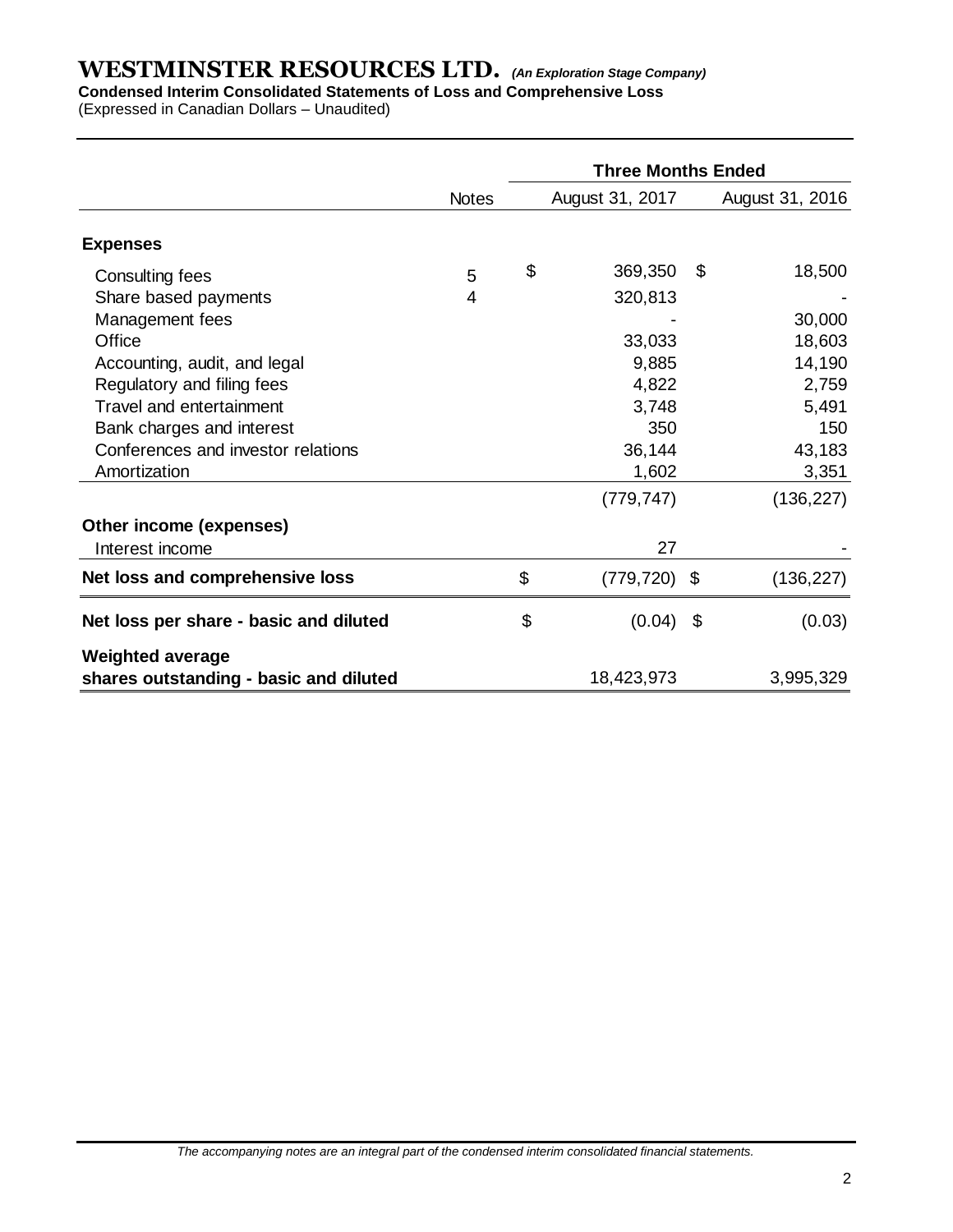### **Condensed Interim Consolidated Statements of Changes in Shareholders' Equity**

(Expressed in Canadian Dollars – Unaudited)

|                                                                                |              | Share capital       |     |                          |             |    |                                     |                        |                                  |                     |
|--------------------------------------------------------------------------------|--------------|---------------------|-----|--------------------------|-------------|----|-------------------------------------|------------------------|----------------------------------|---------------------|
|                                                                                | <b>Notes</b> | Number of<br>shares |     | Amount                   | Reserves    |    | Subscription<br>funds<br>receivable | Accumulated<br>Deficit | Total<br>shareholder's<br>equity |                     |
| Balance, May 31, 2016                                                          |              | 3,995,329           | S   | 16,412,005               | \$1,911,454 | \$ | -S<br>$\blacksquare$                | (17,050,996)           | S                                | 1,272,463           |
| Shares issued for acquisition of exploration assets<br>Net loss for the period |              | 50,000              |     | 35,000                   |             |    | ٠                                   | (136, 227)             |                                  | 35,000<br>(136,227) |
| Balance, August 31, 2016                                                       |              | 4,045,329           | \$. | 16,447,005               | \$1,911,454 | S  | - \$                                | (17, 187, 223)         | \$                               | 1,171,236           |
| Balance, May 31, 2017                                                          |              | 13,605,495          | S.  | 17,920,372               | \$1,911,454 | S  | $(24,000)$ \$                       | (17, 396, 008)         | \$.                              | 2,411,818           |
| Shares issued for cash, net of share issuance costs                            | 4            | 11,365,000          |     | 1,858,793                | 42,871      |    | (132,000)                           |                        |                                  | 1,769,664           |
| Subscriptions received                                                         |              |                     |     |                          |             |    | 24,000                              |                        |                                  | 24,000              |
| Share-based payments                                                           | 4            |                     |     | $\overline{\phantom{a}}$ | 320,813     |    |                                     |                        |                                  | 320,813             |
| Net loss for the period                                                        |              |                     |     |                          |             |    |                                     | (779, 720)             |                                  | (779, 720)          |
| Balance, August 31, 2017                                                       |              | 24,970,495          | S   | 19.779.165               | \$2,275,138 |    | (132,000)                           | (18,175,728)           | \$.                              | 3,746,575           |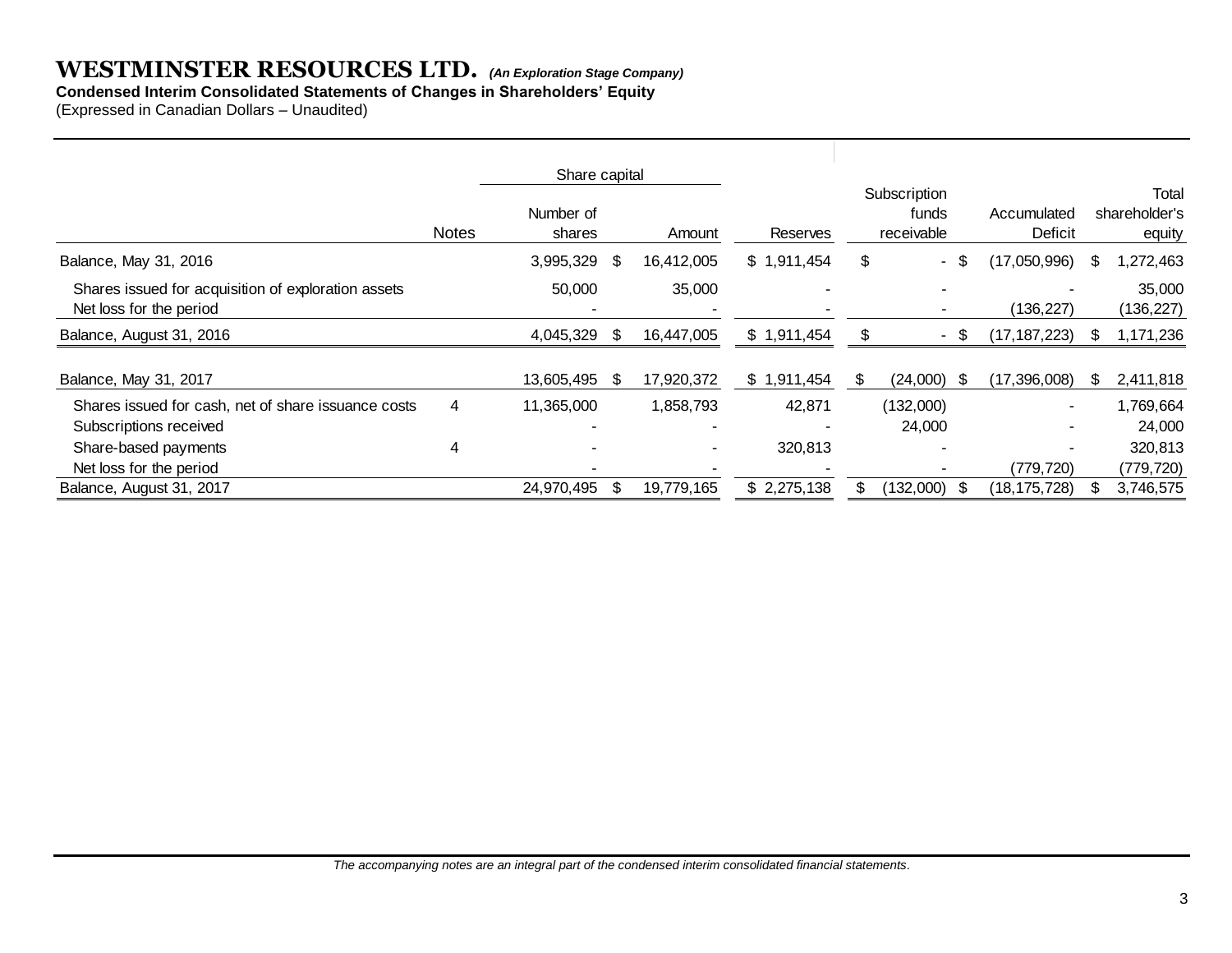### **Condensed Interim Consolidated Statements of Cash Flows**

(Expressed in Canadian Dollars – Unaudited)

|                                                                                                                                             |              | <b>Three Months Ended</b> |    |                       |  |  |  |
|---------------------------------------------------------------------------------------------------------------------------------------------|--------------|---------------------------|----|-----------------------|--|--|--|
|                                                                                                                                             | <b>Notes</b> | August 31, 2017           |    | August 31, 2016       |  |  |  |
| Cash used in operations:                                                                                                                    |              |                           |    |                       |  |  |  |
| Net loss                                                                                                                                    |              | \$<br>$(779, 720)$ \$     |    | (136, 227)            |  |  |  |
| Items not involving cash:                                                                                                                   |              |                           |    |                       |  |  |  |
| Amortization                                                                                                                                |              | 1.602                     |    | 3,351                 |  |  |  |
| Share-based payments                                                                                                                        | 4            | 320,813                   |    |                       |  |  |  |
| Working capital adjustments:                                                                                                                |              |                           |    |                       |  |  |  |
| Amounts receivable                                                                                                                          |              | (73, 791)                 |    | (6, 501)              |  |  |  |
| Prepaid expenses and deposits                                                                                                               |              | 13,266                    |    | 22,920                |  |  |  |
| Accounts payable and accrued liabilities                                                                                                    |              | (14, 417)                 |    | 95,243                |  |  |  |
| Net cash used in operating activities                                                                                                       |              | (532, 247)                |    | (21, 214)             |  |  |  |
| <b>Investing Activities</b><br>Expenditures on exploration and evaluation assets                                                            |              |                           |    | (122, 452)            |  |  |  |
| Net cash used in investing activities                                                                                                       |              |                           |    | (122, 452)            |  |  |  |
| <b>Financing Activities</b><br>Issuance of common shares, net of share issuance costs<br>Shares issued for acquisiton of exploration assets | 4            | 1,793,664                 |    | 35,000                |  |  |  |
| Net cash provided by financing activities                                                                                                   |              | 1,793,664                 |    | 35,000                |  |  |  |
| Change in cash<br>Cash, beginning of period                                                                                                 |              | 1,261,417<br>11,410       |    | (108, 666)<br>156,427 |  |  |  |
|                                                                                                                                             |              |                           |    |                       |  |  |  |
| Cash, ending of period                                                                                                                      |              | \$<br>1,272,827           | \$ | 47,761                |  |  |  |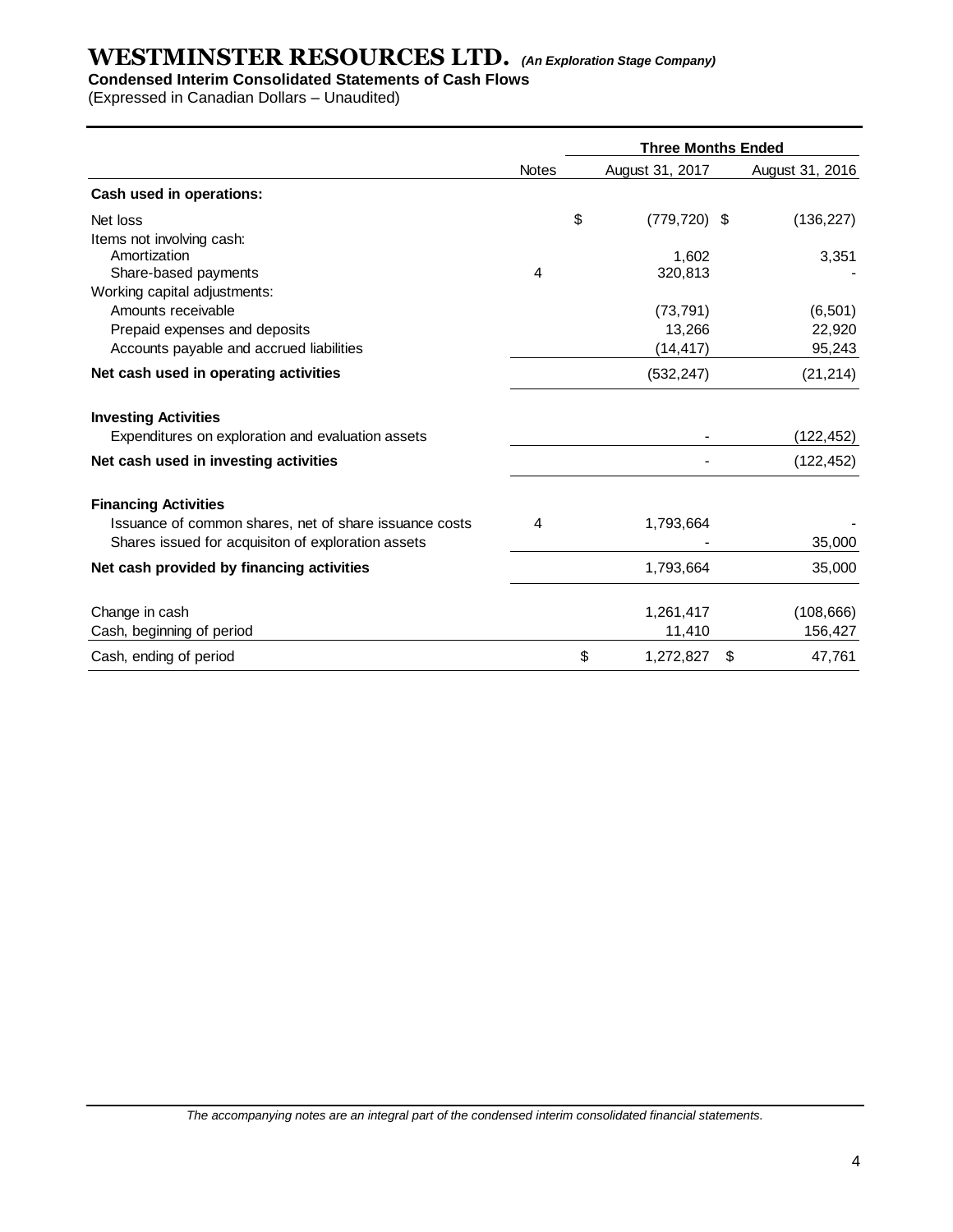**Notes to the Condensed Interim Consolidated Financial Statements**

For the three months ended August 31, 2017 (Expressed in Canadian Dollars – Unaudited)

### **1. Nature of Operations and Going Concern**

Westminster Resources Ltd. *(an Exploration Stage Company)* was incorporated under the *Business Corporations Act* of British Columbia, Canada on December 1, 2005 and maintains its corporate head office at Suite 502 - 595 Howe Street, Vancouver, British Columbia, V6C 2T5. The Company's common shares are listed on the TSX Venture Exchange (TSX.V: WMR) in Canada. Westminster Resources Ltd. and its subsidiaries (collectively referred to as the "Company" or "Westminster") are principally engaged in the acquisition, exploration, and development of mineral properties as described herein.

These condensed interim consolidated financial statements have been prepared on a going concern basis, which presumes the realization of assets and discharge of liabilities in the normal course of business for the foreseeable future. However, there are factors that management has identified that may cast significant doubt on the entities ability to continue as a going concern.

For the three months ended August 31, 2017, the Company reported a net loss of \$779,720 (2016 – \$136,227) and an accumulated deficit of \$18,175,728 (May 31, 2017 - \$17,396,008). As at August 31, 2017, the Company had a working capital of \$1,284,309 (May 31, 2017 – working capital deficiency of \$59,033). The Company has no source of operating cash flow and relies on issuances of equity to finance operations, including exploration of its exploration and evaluation ("E&E") assets.

The ability of the Company to continue as a going concern and meet its commitments as they become due, including completion of the acquisition, exploration and development of its E&E assets, is dependent on the Company's ability to obtain the necessary financing. Management is planning to raise additional capital to finance operations and expected growth, if necessary, or alternatively to dispose of its interests in certain properties. The outcome of these matters cannot be predicted at this time. If the Company is unable to obtain additional financing, the Company may be unable to continue as a going concern.

The business of mining exploration involves a high degree of risk and there is no assurance that current exploration projects will result in future profitable mining operations. The Company has significant cash requirements to meet its administrative overhead, pay its liabilities and maintain its E&E assets. The recoverability of amounts shown for E&E assets is dependent on several factors. These include the discovery of economically recoverable reserves, the ability of the Company to obtain the necessary financing to complete the development of these properties and future profitable production or proceeds from disposition of E&E assets.

These condensed consolidated interim financial statements have been prepared in accordance with International Financial Reporting Standards ("IFRS") applicable to a going concern. Accordingly, they do not give effect to adjustments that may be necessary should the Company be unable to continue as a going concern, and therefore, be required to realize its assets and liquidate its liabilities and commitments in other than the normal course of business.

### **2. Basis of Presentation and Statement of Compliance**

These unaudited condensed interim consolidated financial statements have been prepared in accordance with IFRS applicable to the preparation of interim financial statements, including International Accounting Standards 34, *Interim Financial Reporting*, as issued by the International Accounting Standards Board ("IASB"). The accounting policies applied in the preparation of these unaudited condensed interim consolidated financial statements are consistent with those applied and disclosed in the Company's audited consolidated financial statements for the year ended May 31, 2017, except as noted below. These unaudited condensed interim financial statements should be read in conjunction with the Company's audited consolidated financial statements for the year ended May 31, 2017, which have been prepared in accordance with IFRS as issued by the IASB.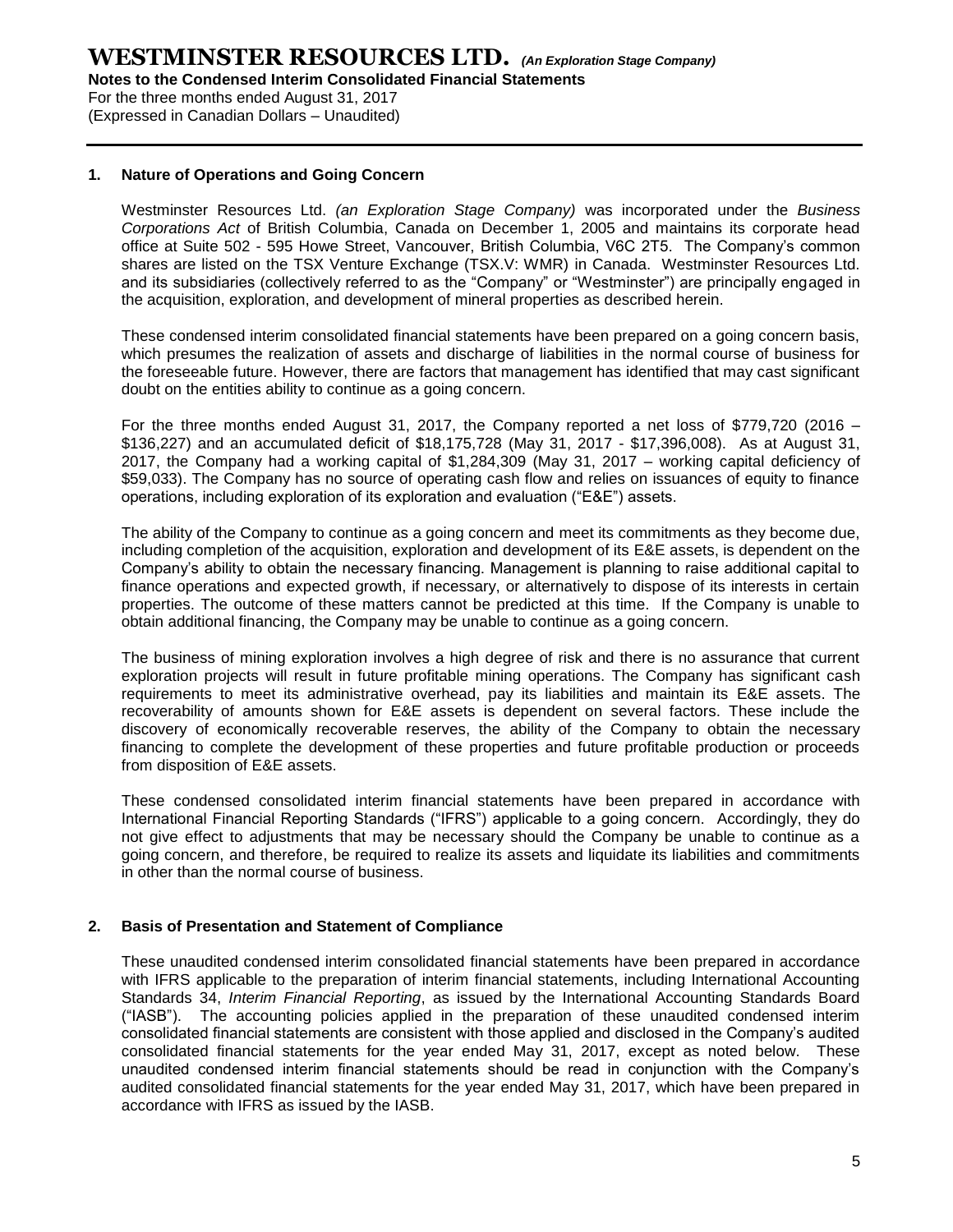**Notes to the Condensed Interim Consolidated Financial Statements**

For the three months ended August 31, 2017 (Expressed in Canadian Dollars – Unaudited)

#### **2. Statement of Compliance and Basis of Presentation** *- continued*

These condensed interim consolidated financial statements were authorized for issue by the Company's Board of Directors on October 30, 2017.

The preparation of financial statements requires the use of certain critical accounting estimates. It also requires management to exercise judgement in applying the Company's accounting policies. The significant accounting judgements, estimates and assumptions in the preparation of these condensed interim consolidated financial statements are consistent with those applied and disclosed in Note 2 of the Company's audited financial statements as at and for the year ended May 31, 2017.

These unaudited condensed interim consolidated financial statements include the accounts of the Company and its wholly-owned integrated subsidiaries, Minera Westminster, S.A. de C.V. ("Minera Westminster") and Servicios Westminster, S.A. de C.V. ("Servicios Westminster"). All significant intercompany balances and transactions have been eliminated upon consolidation.

### **3. Exploration and Evaluation Assets**

The Company's interests in exploration and evaluation assets are located in Sonora, Mexico and in the Northwest Territories, Canada. The Company did not incur any exploration and evaluation expenditures during the three months ended August 31, 2017. The following table outlines the expenditures for the year ended May 31, 2017 and the ending balance as at August 31, 2017:

|                                    |               |            | Balance as at    |
|------------------------------------|---------------|------------|------------------|
|                                    | Balance as at | Addition   | May 31, 2017 and |
|                                    | May 31, 2016  | (disposal) | August 31, 2017  |
| Navojoa Project, Sonora, Mexico:   |               |            |                  |
| Acquisition costs                  | 600,472       |            | 600,472          |
| <b>Exploration expenditures</b>    |               |            |                  |
| Property maintenance               | 261,798       |            | 261,798          |
| Assays and reports                 | 3,123         |            | 3,123            |
| Consulting and engineering         | 38,624        |            | 38,624           |
| <b>Drilling</b>                    | 1,791         |            | 1,791            |
| Field expenses                     | 24,316        |            | 24,316           |
| Geology and geophysics             | 10,246        |            | 10,246           |
| Travel                             | 6,029         |            | 6,029            |
| Write-down                         | (946,399)     |            | (946, 399)       |
|                                    |               |            |                  |
| El Cobre Project, Sonora, Mexico:  |               |            |                  |
| Acquisition costs                  | 151,731       |            | 151,731          |
| <b>Exploration expenditures</b>    |               |            |                  |
| Property maintenance               | 370,667       |            | 370,667          |
| Assays and reports                 | 100,294       | 9,220      | 109,514          |
| Consulting and engineering         | 323,632       | 9,762      | 333,394          |
| <b>Drilling</b>                    | 329,642       |            | 329,642          |
| Field expenses                     | 599,070       | 8,644      | 607,714          |
| Geology and geophysics             | 319,729       | 30,000     | 349,729          |
| Travel                             | 81,581        | 1,366      | 82,947           |
|                                    | 2,276,346     | 58,991     | 2,335,337        |
| <b>MER Project, NW Territories</b> |               |            |                  |
| Acquisition costs                  |               | 60,000     | 60,000           |
| Assays and reports                 |               | 4,314      | 4,314            |
|                                    |               | 64,314     | 64,314           |
|                                    | 2,276,346     | 123,305    | 2,399,651        |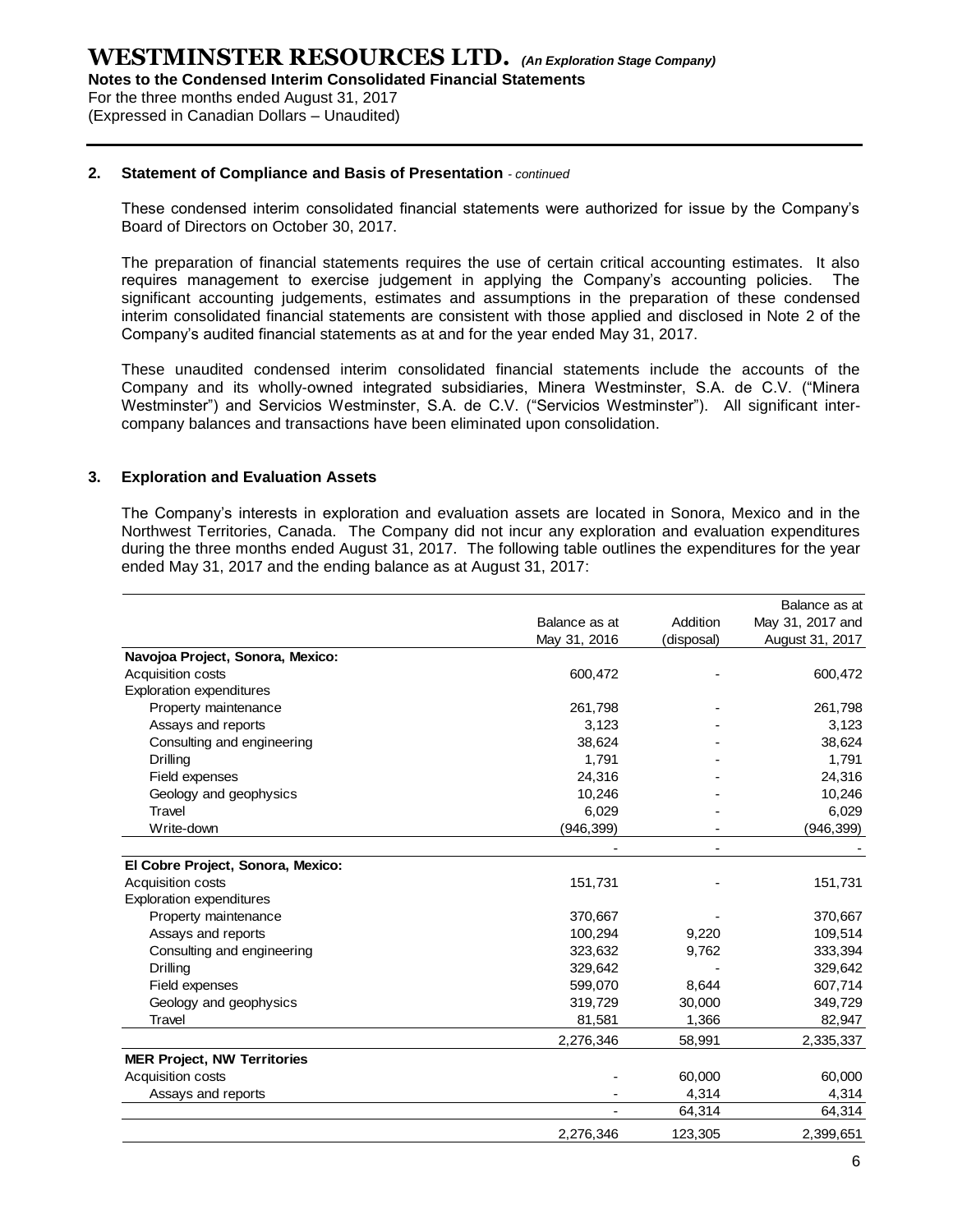**Notes to the Condensed Interim Consolidated Financial Statements**

For the three months ended August 31, 2017

(Expressed in Canadian Dollars – Unaudited)

### **4. Share Capital and Reserves**

### *a) Authorized*

The Company is authorized to issue an unlimited number of common shares without par value.

On May 1, 2017, the Company completed a 10 for 1 share consolidation. The Company's outstanding options and warrants were adjusted on the same basis (1 for 10) as the common shares, with proportionate adjustments being made to the exercise prices. All share, option and warrant information have been retrospectively adjusted to reflect the share consolidation.

### *b) Private Placements and Share Issuances*

On June 16, 2017, the Company closed a private placement first announced on May 3, 2017 for 12,020,000 units at \$0.12 per unit for gross proceeds of \$1,442,400. Each unit is comprised of one common share at \$0.12 and one common share purchase warrant at \$0.16 for five years. This placement was closed in two tranches, the first on May 25, 2017 in the amount of 8,150,000 units and the balance of 3,870,000 units on June 16, 2017.

On August 11, 2017, the Company closed a private placement for the issuance of 7,495,000 units at \$0.20 per unit for a total of \$1,499,000 gross proceeds. Each unit is comprised of one common share at \$0.20 and one-half common share purchase warrant. Each full share purchase warrant will allow the holder to purchase one additional common share at \$0.35 for one year. The Company incurred a total of \$61,736 in finder's fees and regulatory charges in connection with this private placement. In addition, the Company issued a total of 262,500 share purchase broker warrants in connection with this private placement. The broker warrants had a fair value of \$42,871, which was allocated to warrants reserve. The fair value of the broker warrants was determined using the Black-Scholes pricing model with a riskfree rate of 1.20%, volatility factor of 152%, and an expected life of one year.

On September 12, 2016, the Company issued 50,000 common shares with a fair value of \$35,000 as part of the MER Project, Northwest Territories exploration asset acquisition (Note 3).

*c) Stock Options*

The Company has a stock option plan (the "Plan") in place that allows for the reservation of common shares issuable under the Plan to a maximum of 10% of the number of issued and outstanding common shares of the Company at any given time. The exercise price of any stock option granted under the plan may not be less than the closing price of the Company's shares on the last business day immediately preceding the date of grant.

During the three months ended August 31, 2017, the Company granted 1,350,000 stock options at an exercise price of \$0.31 per share for a period of two years to various consultants of the Company.

A summary of the status of the Company's stock options as at August 31, 2017 is presented below:

| Balance at<br>Exercise<br>Price<br>June 1, 2017<br>Granted |  | Expired | Balance at<br>August 31, 2017 |                          | Expiry<br>Date | Remaining<br>contractual<br>life in vears | Number of options<br>vested |                                      |      |           |
|------------------------------------------------------------|--|---------|-------------------------------|--------------------------|----------------|-------------------------------------------|-----------------------------|--------------------------------------|------|-----------|
| 0.50                                                       |  | 45.000  |                               | $\overline{\phantom{0}}$ |                |                                           | 45.000                      | March 31, 2019                       | 1.58 | 45.000    |
| 0.31                                                       |  |         |                               | .350.000                 |                |                                           | 1.350.000                   | August 10, 2019                      | 1.94 | 1,350,000 |
| Totals:                                                    |  | 45,000  |                               | ,350,000                 |                |                                           | 1,395,000                   |                                      |      | 1,395,000 |
|                                                            |  | 0.50    | S                             | 0.31                     |                |                                           |                             | 0.32 Weighted average exercise price |      |           |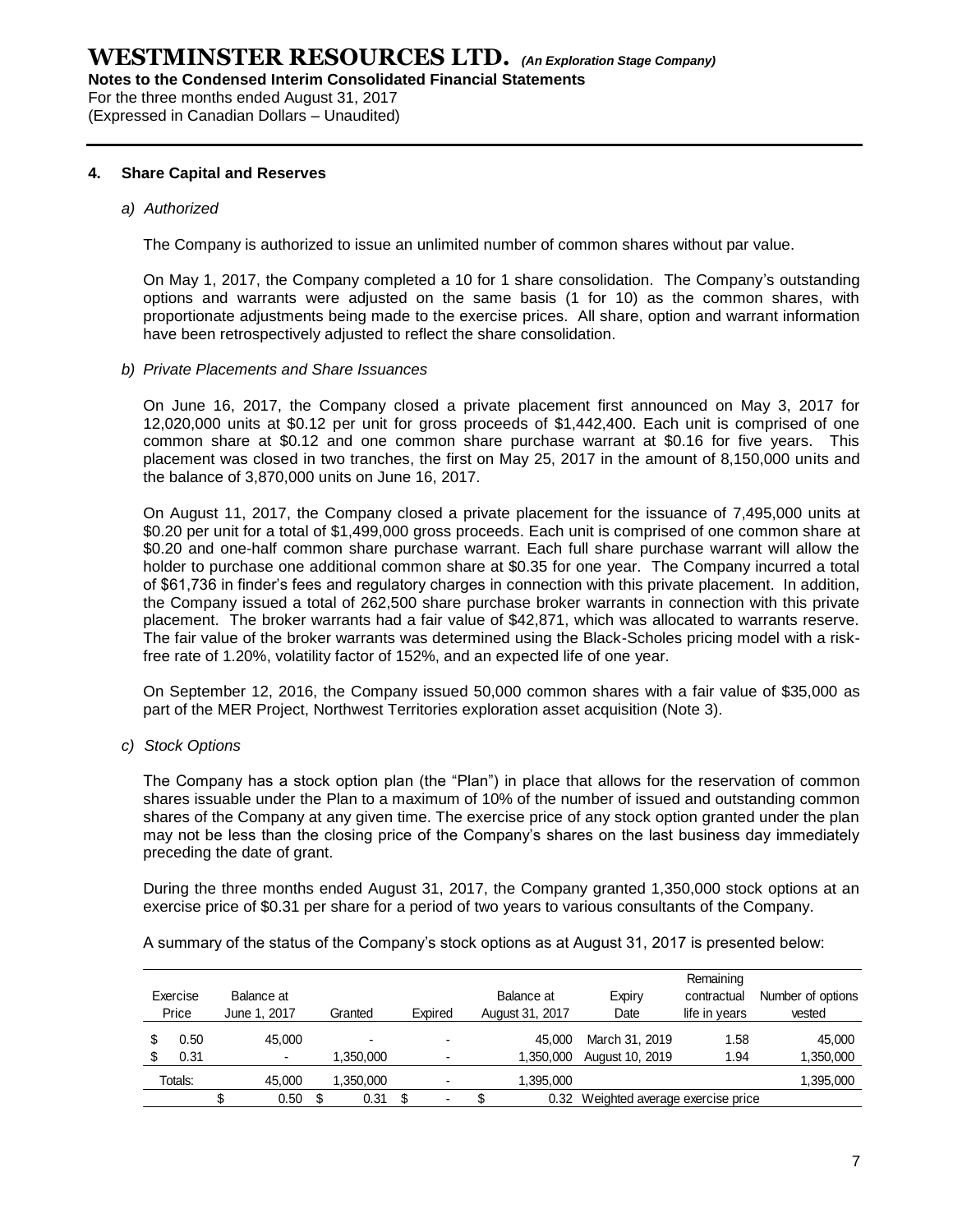**Notes to the Condensed Interim Consolidated Financial Statements**

For the three months ended August 31, 2017 (Expressed in Canadian Dollars – Unaudited)

#### **4. Share Capital and Reserves** *- continued*

#### *c) Stock Options - continued*

The Company amortizes the total fair value of the options granted over the vesting schedules. All options granted during the three months ended August 31, 2017 vested on the date of grant. The total share based compensation expense recorded during the three months ended August 31, 2017 was \$320,813 (August 31, 2016 - \$Nil). The fair value of the options granted during the three months ended August 31, 2017 was determined using the Black-Scholes pricing model with a risk-free rate of 1.20%, volatility factor of 168% and an expected life of the options of two years.

#### *d) Share Purchase Warrants*

Pursuant to the private placements discussed above, during the three months ended August 31, 2017, the Company issued 3,870,000 share purchase warrants with an exercise price of \$0.16 and expiry of June 15, 2022 and 4,010,000 share purchase warrants with an exercise price of \$0.35 and an expiry of August 10, 2018.

| Exercise<br>Price |         | Balance at<br>June 1, 2017 |           | Issued | Expired   |                          | Balance at<br>August 31, 2017 | Expiry<br>Date | Remaining<br>contractual<br>life in years |  |      |
|-------------------|---------|----------------------------|-----------|--------|-----------|--------------------------|-------------------------------|----------------|-------------------------------------------|--|------|
|                   |         |                            |           |        |           |                          |                               |                |                                           |  |      |
| \$                | 0.16    |                            | 8,150,000 |        |           | $\overline{\phantom{0}}$ |                               | 8,150,000      | May 24, 2022                              |  | 4.73 |
| \$                | 0.16    |                            | ۰         |        | 3,870,000 | $\overline{\phantom{0}}$ |                               | 3,870,000      | June 15, 2022                             |  | 4.79 |
| \$                | 0.35    |                            | ۰         |        | 4,010,000 | ۰                        |                               | 4,010,000      | August 10, 2018                           |  | 0.94 |
|                   | Totals: |                            | 8,150,000 |        | 7,880,000 |                          |                               | 16,030,000     |                                           |  |      |
|                   |         | S                          | 0.16      | S      | 0.26      | \$<br>$\blacksquare$     |                               | 0.21           | Weighted average exercise price           |  |      |

As at August 31, 2017, all of the above warrants were exercisable.

### **5. Related Party transactions**

Key management personnel are persons responsible for planning, directing and controlling the activities of the entity, and include all directors and officers. Key management compensation during the three months ended August 31, 2017 and 2016 were as follows:

|                      | Three months ended | Three months ended       |
|----------------------|--------------------|--------------------------|
|                      | August 31, 2017    | August 31, 2016          |
| Short-term benefits  | 8.000              | 69,000                   |
| Share-based payments |                    | $\overline{\phantom{0}}$ |
|                      |                    |                          |

Included in short term benefits are the following:

- (i) \$Nil (2016 \$30,000) paid to Floralynn Investments Inc., a company controlled by Glen Indra, the Company's Chief Executive Officer.
- (ii) \$Nil (2016 \$9,000) paid to Diversity Clues Consulting, a company controlled by Oleg Scherbina, the Company's Chief Financial Officer.
- (iii) \$Nil (2016 \$30,000) paid to S.B. Ballantyne Holdings, a company controlled by Bruce Ballantyne, the Company's project manager.
- (iv) \$8,000 (2016 \$Nil) in consulting fees paid to a company controlled by a director of the Company.